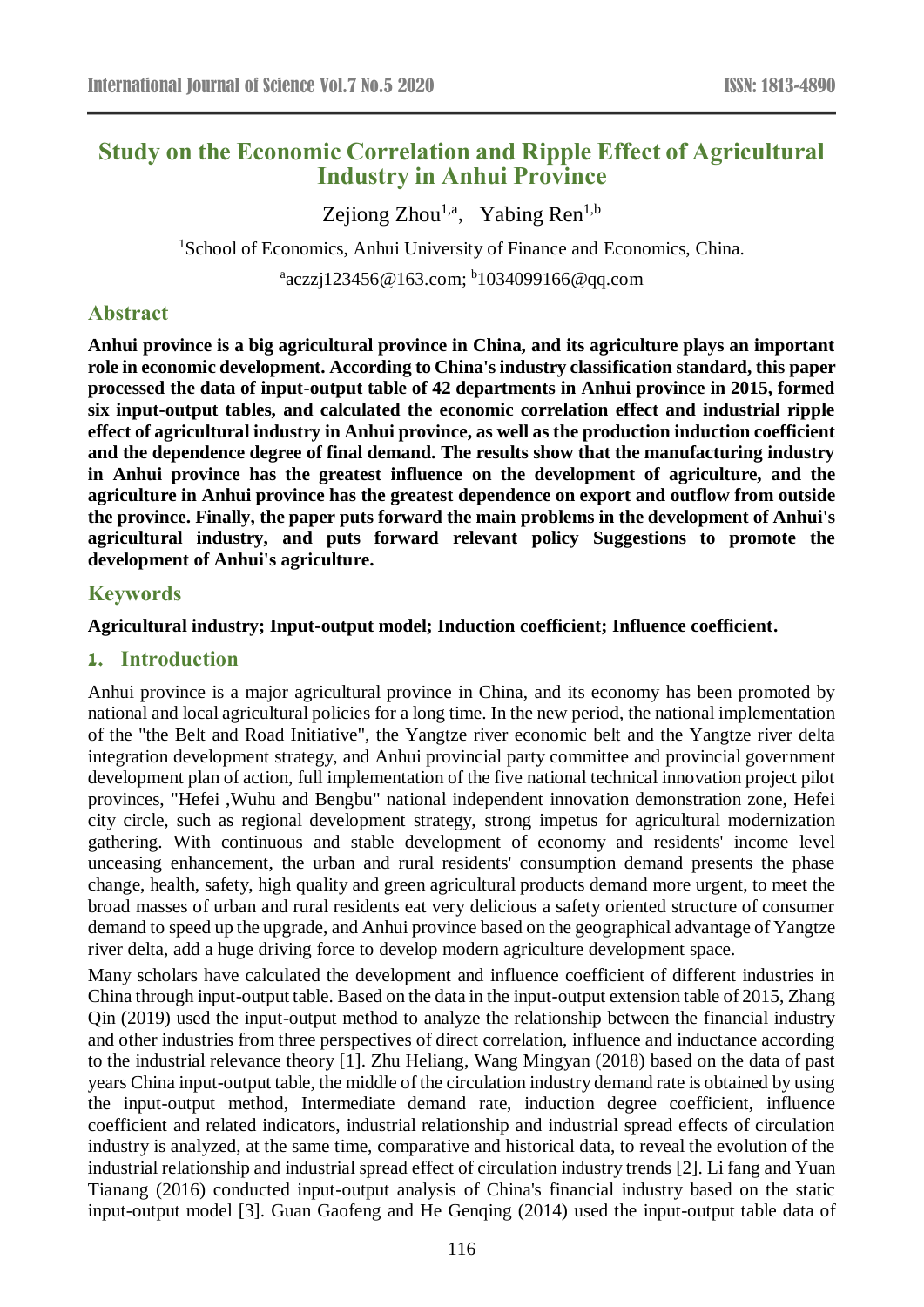Hainan province in 1997, 2002 and 2007 to reveal the correlation effect and ripple effect of the real estate industry by studying the dynamic response mechanism between the real estate industry and economic development in Hainan province [4]. Wang Lianfen, Li Juan (2013) in Hunan province in 2002 and 2007, the basis of the analysis of the input-output table, the auto industry correlation effect and economic industry of calculation results show that the ripple effects compared to 2002, the Hunan automobile industry in 2007, the total consumption coefficient and influence coefficient are decreased, and showed the auto industry to the economy of the weakening trend leading role, supporting industries have not been able to keep up with the development of automobile industry, car industry is restricted to the promotion of economic impetus ability [5]. To sum up, many scholars have studied the local industry, but few have studied the agriculture in Anhui province. Based on this, this paper starts from the input-output model to study the agriculture in Anhui province.

# **2. Designing of empirical research**

# **2.1 Data sources and collation**

The data in this paper are mainly from the extension table of China's input-output in 2015 in China statistical yearbook (2017). According to the standard of industrial classification of national economy in China, the input-output table data of 42 departments in Anhui province in 2015 were collated and combined to obtain the input-output table of 6 departments, which was dominated by agriculture, mining, manufacturing, production and supply of electricity, heat, gas and water, construction and service industry.

# **2.2 Correlation analysis of agricultural industry**

# **2.2.1 Direct consumption coefficient**

The calculation formula of direct consumption coefficient is as follows:

$$
a_{ij} = \frac{x_{ij}}{x_j}(i, j = 1, 2 \cdots n)
$$
 (1)

Direct consumption coefficient of agricultural industry in Anhui province is obtained by using inputoutput table data of 6 departments in Anhui province. The calculated result is shown in table 1.

| Department<br>Department                                           | Agricultur<br>al | Extractive<br>industries | Manufact<br>uring | Electricity, heat, gas and<br>water production and<br>supply industry | The<br>construction<br>industry | The<br>service<br>sector |
|--------------------------------------------------------------------|------------------|--------------------------|-------------------|-----------------------------------------------------------------------|---------------------------------|--------------------------|
| Agricultural                                                       | 0.125793         | 0.002556                 | 0.056650          | 0.000013                                                              | 0.007517                        | 0.018234                 |
| Extractive industries                                              | 0.125793         | 0.104818                 | 0.062311          | 0.327916                                                              | 0.000226                        | 0.001087                 |
| Manufacturing                                                      | 0.181596         | 0.194678                 | 0.503441          | 0.110096                                                              | 0.019520                        | 0.192959                 |
| Electricity, heat, gas and water production and<br>supply industry | 0.000824         | 0.052845                 | 0.028332          | 0.118745                                                              | 0.002943                        | 0.023201                 |
| The construction industry                                          | 0.000459         | 0.001572                 | 0.000489          | 0.001600                                                              | 0.027958                        | 0.005587                 |
| The service sector                                                 | 0.100423         | 0.152000                 | 0.113912          | 0.126210                                                              | 0.007606                        | 0.283626                 |

#### **Table 1** Direct consumption coefficient of agricultural industry in Anhui province

It can be found from table 1 that the manufacturing industry has the highest degree of direct dependence on itself, with a direct dependence coefficient of 0.503441. In terms of agriculture, agriculture has the highest dependence on manufacturing industry, with a direct consumption coefficient of 0.181596, followed by agriculture itself and mining industry, and the lowest dependence on construction industry, with a direct consumption coefficient of 0.000459. As Anhui province's agriculture is in the stage of agricultural modernization transformation and upgrading, its dependence on manufacturing industry is the highest. In the process of agricultural production, agricultural products will enter into agricultural production as inputs, so its dependence on itself is also high.

#### **2.2.2 Forward and backward correlation coefficient**

On the basis of the above direct consumption coefficients, the forward and backward correlation coefficients of Anhui agricultural industries were calculated. The calculation formula of forward correlation coefficient is as follows: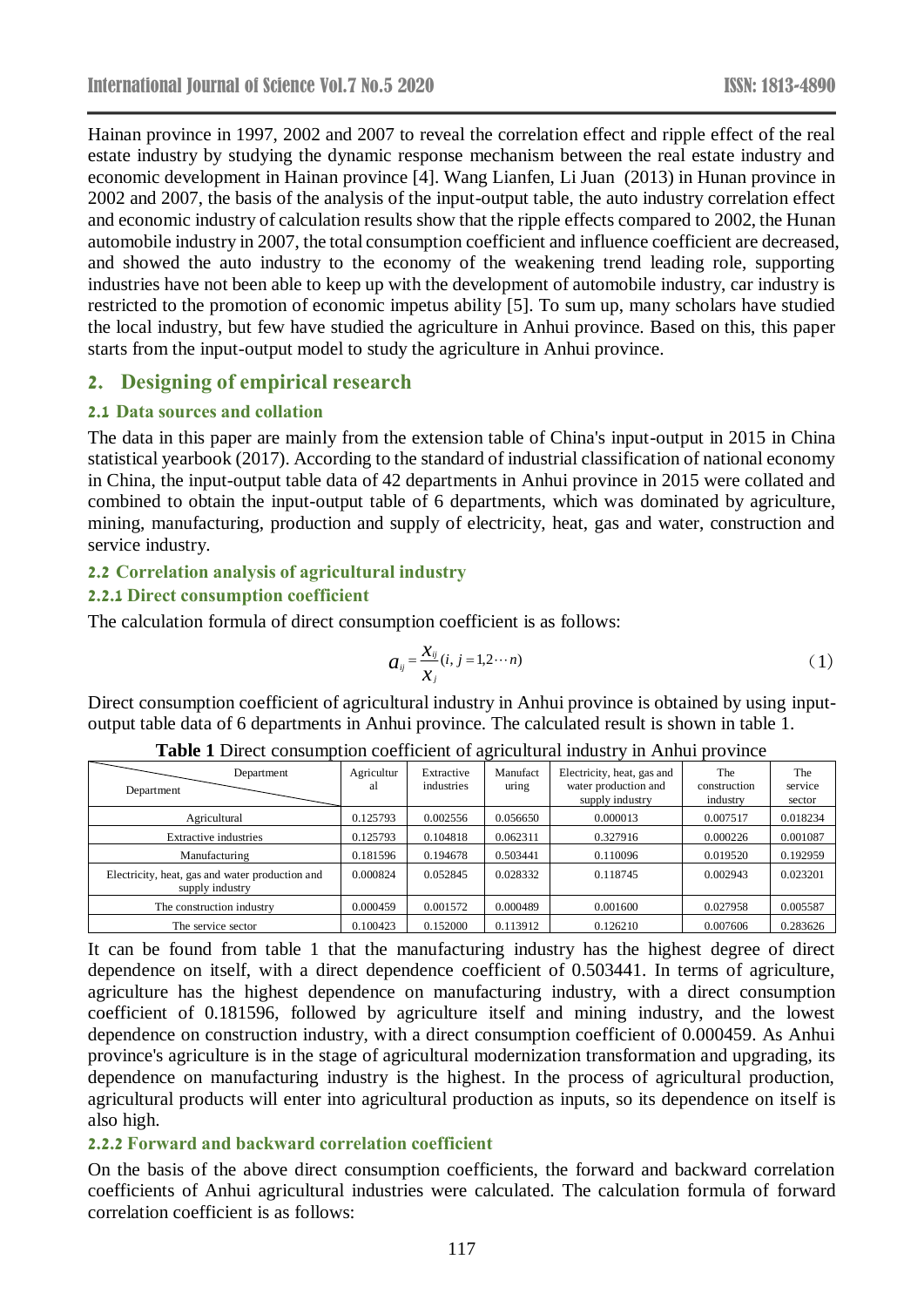$$
L_{F(i)} = \sum_{j=i}^{n} \chi_{ij} / \chi_{i}
$$
 (2)

In formula (2), xj is the total output of industry I, and xij is the intermediate input provided by industry I to industry j.

The calculation formula of backward correlation coefficient is as follows:

$$
L_{B(j)} = \sum_{i=1}^{n} x_{ij} / x_j
$$
 (3)

In formula (3), xj is the total input of other industries to industry j, and xij is the intermediate input of industry j obtained from industry i.

Based on the input-output table data of six departments in Anhui province, formula (2) and (3) are used to calculate the forward and backward correlation coefficients of each industry in Anhui province. The calculation results are shown in table 2.

| Tuniv T Duvil Muu võitviutoli võettividit ol vuoli liigust<br>$\mathbf{m}$ , $\mathbf{m}$ , $\mathbf{m}$ |              |                          |               |                                                                          |                                 |                          |
|----------------------------------------------------------------------------------------------------------|--------------|--------------------------|---------------|--------------------------------------------------------------------------|---------------------------------|--------------------------|
| Industry<br>Correlation coefficient                                                                      | Agricultural | Extractive<br>industries | Manufacturing | Electricity, heat, gas<br>and water<br>production and<br>supply industry | The<br>construction<br>industry | The<br>service<br>sector |
| Forward correlation coefficient                                                                          | 0.57894      | 0.00123                  | 0.41701       | 0.00001                                                                  | 0.01015                         | 0.05794                  |
| Backward correlation coefficient                                                                         | 0.12579      | 0.12579                  | 0.18160       | 0.00082                                                                  | 0.00046                         | 0.10042                  |

**Table 2** Backward correlation coefficient of each industry in Anhui province

 $L_{F(i)} = \sum_{j=i} x_{ij}/x_i$ <br>ry I, and xij is<br>ation coefficie<br>ation coefficie<br> $L_{B(j)} = \sum_{i=1}^{n} x_{ij}/x$ <br>industries to<br>departments<br>ard correlation<br>in table 2.<br>oefficient of exactive<br>active Manufac<br>active Manufac<br>active Manufac<br>activ It can be found from table 2 that the forward correlation coefficient of agricultural industry in Anhui province is much higher than the backward correlation coefficient, indicating that agriculture mainly relies on the forward industry to drive development, while the backward industry has a small pull, which belongs to the intermediate input industry. The reason is that the quantity of agricultural products sold directly and used as output is very small, which is mainly used as intermediate inputs to provide raw materials or intermediate products to other industries.

#### **3. Impact analysis of agricultural industry**

Through the induction coefficient, the influence coefficient, the production induction coefficient, the final demand dependence of the agricultural industry in Anhui province to calculate its industrial ripple effect.

### **3.1 Analysis of induction coefficient and influence coefficient**

The influence coefficient, influence coefficient, production induction coefficient and final demand dependence of the industry were used to measure the industrial ripple effect.

(1) Coefficient of inductance and coefficient of influence

The calculation formula of induction pair coefficient is as follows:

$$
E_{i} = \frac{n \sum_{j=1}^{n} \bar{b}_{ij}}{\sum_{i=1}^{n} \sum_{j=1}^{n} \bar{b}_{ij}}
$$
 (4)

In formula (4), Ei is the inductance coefficient of the industry,  $n \sum_{i=1}^{\infty}$ *n* <sup>−</sup>  $n \sum_{j=1}^n b_{ij}$  $\int_{I}$ *b<sub>ij</sub>* is the sum of the transverse inverse matrix coefficients of the industry Leontief matrix, and  $\sum_{i=1}^{n} \sum_{j=1}^{n}$ *n* <sup>−</sup> *i n*  $\sum_{j=1}^{n} b_{ij}$  is the average sum of the transverse inverse matrix coefficients of the whole industry Leontief matrix.

The formula for calculating the influence coefficient is as follows: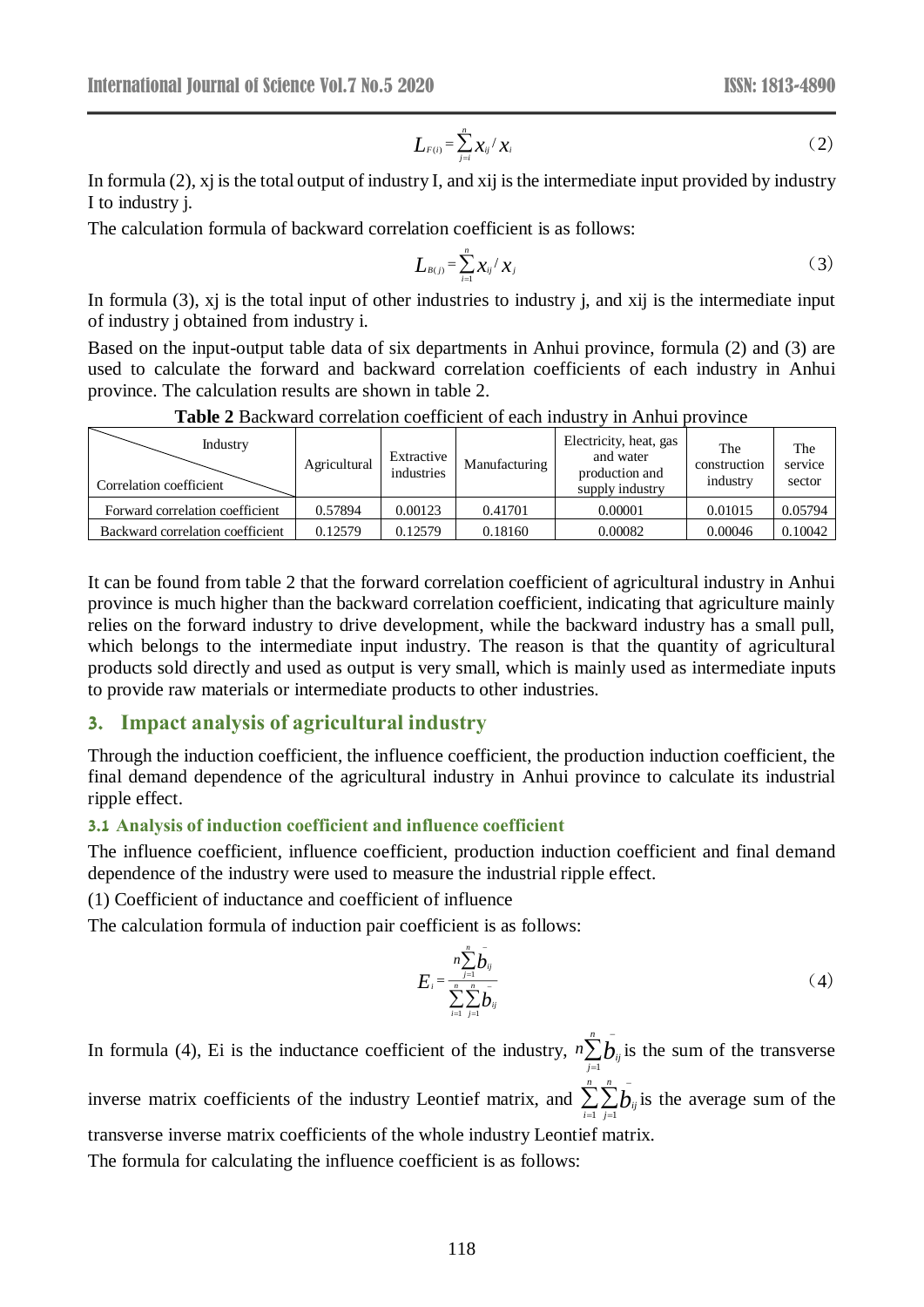$$
F_{j} = \frac{n \sum_{j=1}^{n} \bar{b}_{ij}}{\sum_{i=1}^{n} \sum_{j=1}^{n} \bar{b}_{ij}}
$$
 (5)

In formula (5), the industrial influence coefficient is the sum of the vertical column coefficients of the Leontief matrix of the industry and the average sum of the vertical column inverse matrix coefficients of the whole industry.

Based on the input-output table data of 6 departments in Anhui province, formula (4) and (5) are used to calculate the induction coefficient and influence coefficient of each industry in Anhui province. The calculation results are shown in table 3.

| Industry types<br>Coefficient<br>Of species | Agricult<br>ural | Extractive<br>industries | Manufa<br>cturing | Electricity, heat, gas and<br>water production and<br>supply industry | The construction<br>industry | The<br>service<br>sector |
|---------------------------------------------|------------------|--------------------------|-------------------|-----------------------------------------------------------------------|------------------------------|--------------------------|
| sensitivity coefficient                     | 0.31876          | 0.46081                  | 1.03987           | 0.31155                                                               | 0.21630                      | 0.65075                  |
| influence power coefficient                 | 0.50624          | 0.49850                  | 0.68160           | 0.57573                                                               | 0.23420                      | 0.50373                  |

**Table 3** Induction coefficient and influence coefficient of each industry

It can be found from table 3 that among all industries in Anhui province, the induction coefficient of manufacturing industry is 1.03987, followed by that of service industry is 0.65075, indicating that agriculture has the greatest impact on manufacturing industry and service industry. In the influence coefficient of various industries in Anhui province, the manufacturing industry has the largest influence coefficient of 0.68160, followed by the production and supply coefficient of electric power, heat, gas and water, which is 0.57573. Therefore, it has a larger power coefficient for other industries and can well promote the development of other industries. The reason is that in the production process, the manufacturing industry and the service industry are more dependent on agricultural products, so the extent of agricultural influence is greater. In addition, as the manufacturing industry needs to provide a variety of tools, pesticides, seeds and other intermediate products in agricultural production, the supply and production of electricity, heat and gas water provide power and raw materials for it, so agriculture is more dependent on the manufacturing industry and the production and supply of electricity, heat and gas water.

#### **3.2 Production induction coefficient and final demand dependence**

In order to further explore the impact of other industries and projects on the development of agricultural industry, this paper calculates its inducing coefficient and demand dependence. Production induction coefficient:

$$
W_{iL} = Z_{iL} / Y_L \tag{6}
$$

In the formula,  $W_{\mu}$  represents the production induction coefficient of L project of the final demand of the industry in the its sector, the production induction amount of L project in the its sector, and the *Y<sup>L</sup>* represents the final demand of each industry.

Final demand dependence:

$$
Q_{iL} = Z_{iL} / \sum_{j=1}^{n} x_{ij}
$$
 (7)

In the formula, QiL represents the dependence of the production of I industry sector on the final demand L project, and ziL represents the production inductance of the final demand L project of I industry sector.

Based on the input-output table data of six departments in Anhui province, formula (6) and (7) are used to calculate the production inducement coefficient and final demand dependence of government consumption, household consumption, export and outflow from outside the province on agriculture in Anhui province. The calculation results are shown in table 4.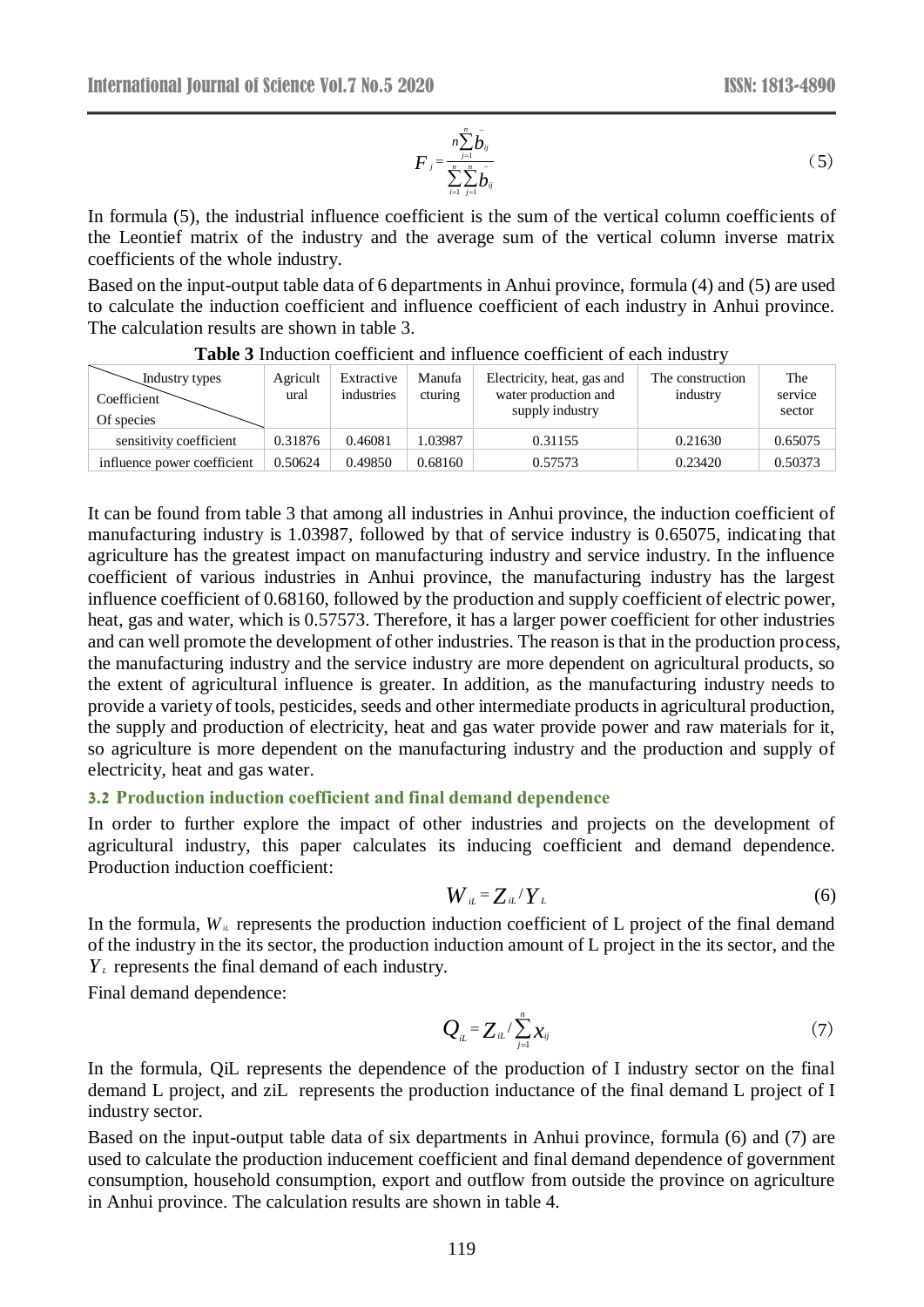| influence factors<br>Coefficient of species | Government consumption | Residents' consumption | Exports and outflows from<br>outside the province |  |
|---------------------------------------------|------------------------|------------------------|---------------------------------------------------|--|
| Production inductance                       | 0.1349                 | 0.1087                 | 0.7942                                            |  |
| Final demand dependency                     | 0.0133                 | 0.2148                 | 0.5159                                            |  |

### **Table 4** Production induction coefficient and final demand dependence coefficient of agricultural industry in Anhui province

It can be found from table 4 that the production induction coefficient of export and outflow from Anhui province is the largest, indicating that an increase of one unit of export and outflow from Anhui province will induce an increase of 0.7942 units of agricultural production in Anhui province. In addition, Anhui province also had the greatest dependence on export and outflow final demand, indicating that Anhui province had the greatest dependence on export and outflow, with a dependence of 51.59%. The main reason is that the quantity of agricultural products in Anhui province is large, the domestic demand is small, and the products are mainly sold outside the province and overseas, so the agricultural industry relies heavily on the export and the outflow from outside the province.

# **4. Conclusions and suggestions**

The following conclusions are drawn from the data processing and calculation of the input-output table of Anhui province in 2015, and relevant policy Suggestions are put forward accordingly.

#### **4.1 The conclusion**

Based on Anhui province agriculture to industry association and direct influence coefficient measurement before and after the discovery, the Anhui province agricultural industry belongs to intermediate input type basic industries, to provide material support for other industries development, in addition, the high dependence on agriculture to manufacturing, in providing material support for the manufacturing industry, manufacturing industry and to boost the agricultural development. From the induction coefficient, Anhui province's agricultural industry has a great impact on the manufacturing and service industries. In terms of the influence coefficient, the influence coefficient of the manufacturing industry in Anhui province is the largest, followed by the production and supply coefficient of electricity, heat, gas and water, which indicates that agriculture has a large pull coefficient on other industries and can well promote the development of other industries. From the perspective of the dependence on production inducement amount and final demand, the outflow from outside the province has a great impact on the agricultural development of Anhui province, which indicates that the agricultural products of Anhui province are mainly exported to other provinces and overseas countries.

#### **4.2 Suggestions**

Based on the above conclusions, this paper puts forward the following three Suggestions: Firstly, the government increases the investment in the manufacturing industry of related agricultural materials, thereby reducing the prices of pesticides, seeds, machinery and other related products, which indirectly drives the agricultural development of Anhui province and promotes the process of agricultural mechanization in Anhui province, thus better saving related capital and improving profit margins.. Secondly, we will accelerate the development of water systems for agriculture and rural areas. The improvement of natural conditions can not only improve the local ecological environment, but also better facilitate the development of agriculture, can fight against natural disasters, promote agricultural development. Thirdly, increase agricultural exports. We will strengthen agricultural cooperation with neighboring provinces and overseas cooperation provinces, formulate relevant industrial policies, improve the quantity and quality of agricultural products exported, and boost the demand of Anhui's agricultural industry through external demand.